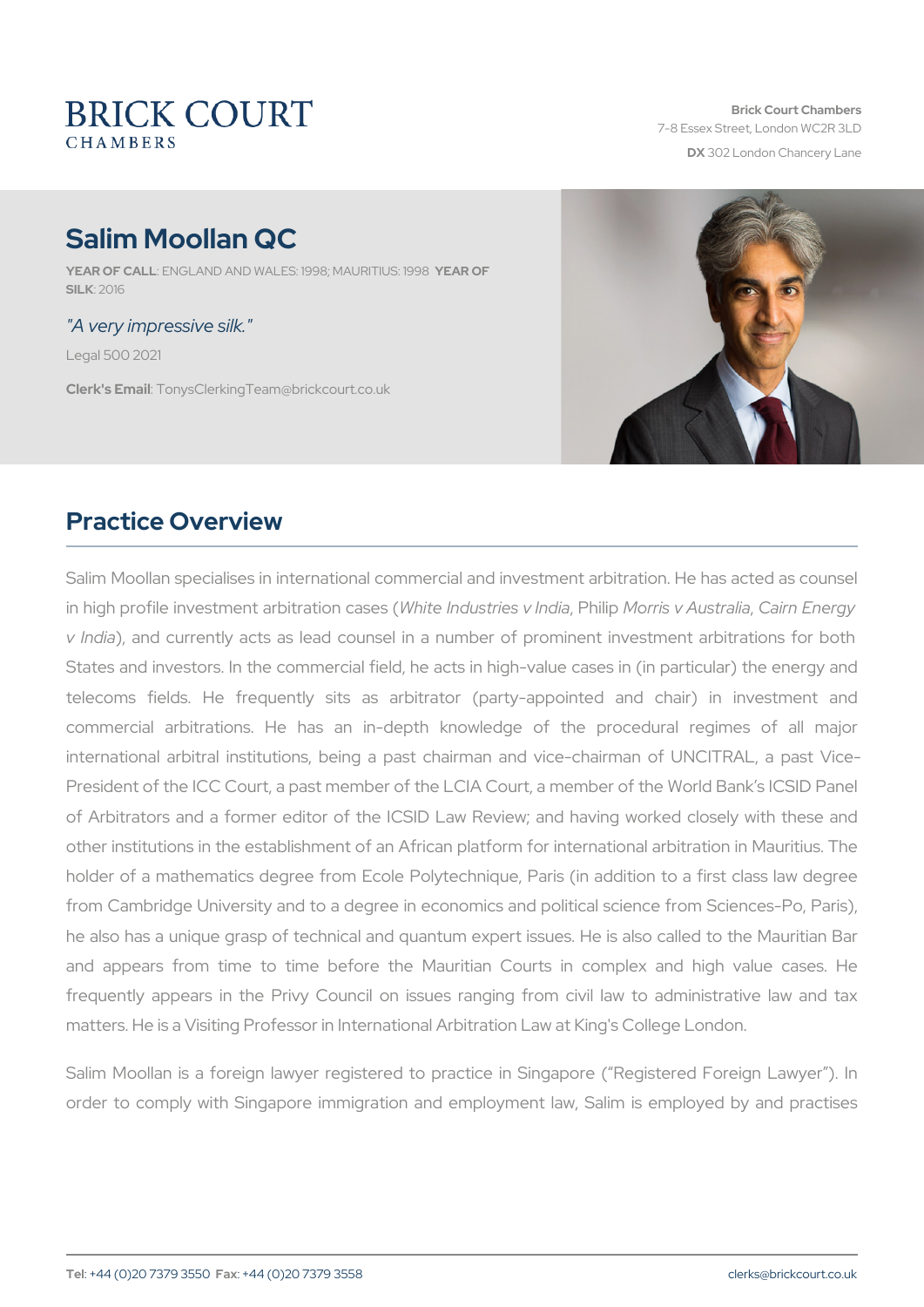primarily through a private limited company incorporated under the law

#### international arbitration: counsel

In private practice as a barrister since 1998, specialising in in particular international investment and commercial arbitration.

Investment arbitration

Advises and acts for both investors and States in investment arbitrations including ICSID and UNCITRAL.

Recent and current cases include:

- " Acting as Lead Couns Clafon Emdeirag yin p (Ib N C In T and I all BIT)
- " Acting as Lead Counselle floam it a chiec in UnColl and L, UK India BIT)
- " A cting as Lead Counsel for Pate**PaEnegiEiegrinnegerLiniog iL**ntd(UNN**CINTRIAL**Lu, s Mauritius India BIT)
- " Acting as Lead CounseAlstfroor AhlloliAasia Networks Limited(UNRCelpTuRbAlLc, UK India BSITuthan Adsia Entertainment Holdings Limi (tuend CVT Republic of India BSITUth And Sia Entertainment Mauritius India BIT)
- " Acting as Counsel for PPhiilliip Momorris in (AUNsCitTaRAL, HK Australia B
- " Acting as Counsel Wiohnitlen diniadui strie (sU M CI h Td RaA L, Australia India BIT)
- " Acting for a State in relation to a claim for denial of justice under
- " Acting for an Australian investor in contemplated ICSID proceedin
- " Acting for an English company in relation to a potential claim und respect to the expropriation of uranium assets worth in excess of
- " Acting for an English private equity firm in a substantial American State;
- " Acting for an English mining firm in an expropriation claim aga UK/Czech BIT;
- " Acting as Counsel for thGeo Cirlasinva Mitasdia(g) 6: Sod Dor, Mauritius Madagasc
- " Advising the inGestor gin Maduci SiluDs, UK-Mauritius BIT)

Commercial arbitration

Advises and acts in a wide range of international commercial arbit LCIA and ICC) and ad hoc arrangements (including UNCITRAL),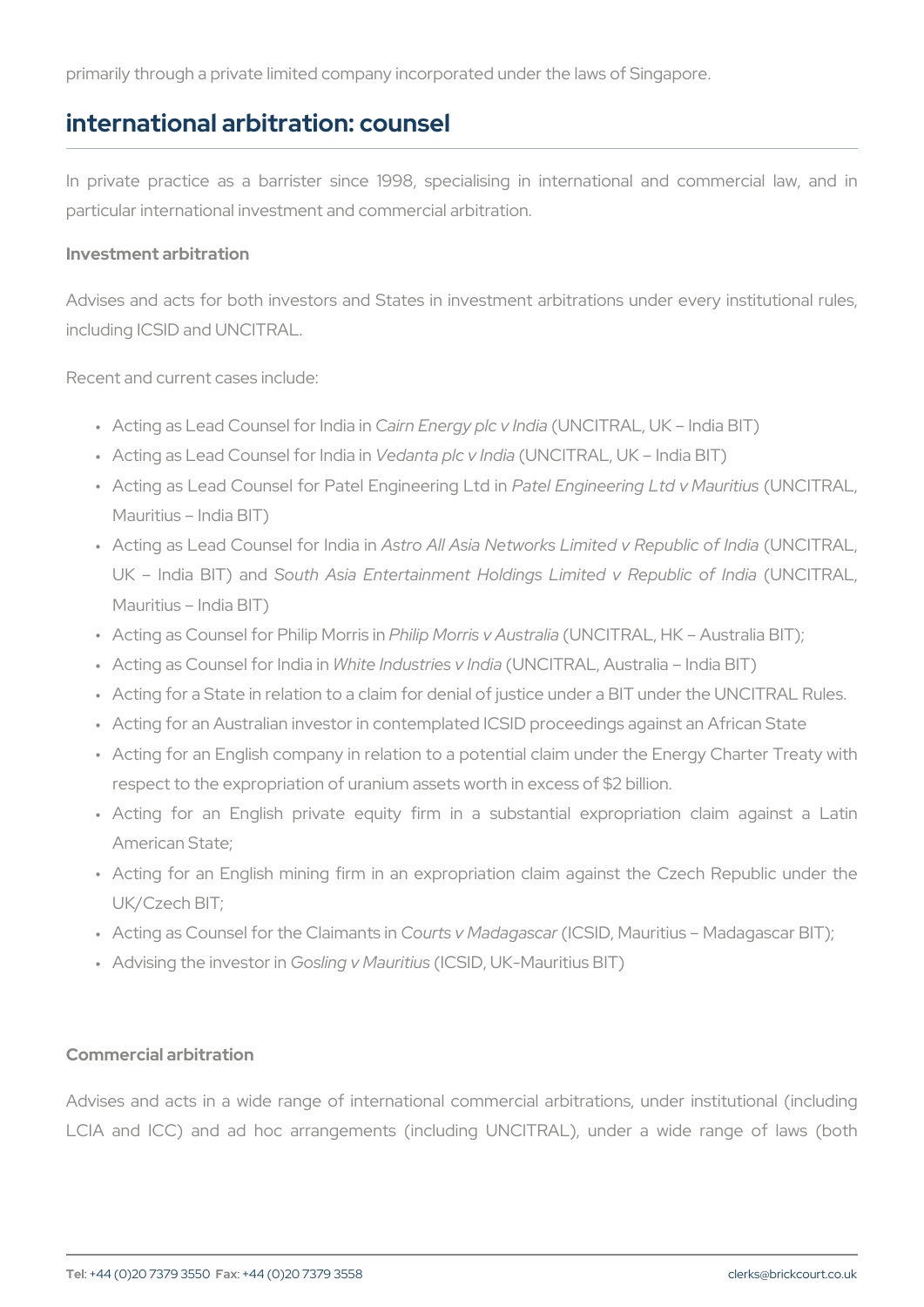common law and civil law).

Recent and current cases include:

- " Acting for a UAE entity in a gas dispute worth in excess of U UNCITRAL arbitration with a London seat, applying Iranian law;
- " Acting for Toshiba in a joint venture dispute under SIAC Rules, Si
- " Acting for a pharmaceutical company in a substantial disput applying English law;
- " Acting for a state-owned entity in a substantial commodities d seat, applying English law;
- " Acting for a Dubai company in an energy-related dispute under I Dubai law;
- " Acting for a French company in a gas dispute under ICC Rules, Lo
- " Acting for a UK company in a gas dispute in excess of US\$500 m law;
- " Acting for a Madagascar company in a commodities dispute ur applying Malagasy law;
- " Acting as Counsel for one of the world s leading communications telecoms arbitration in excess of  $\neg$ 2 billion (VIAC Rules, Vienna seater, Political Law)
- " Acting for one of the world s leading equipment companies termination of licensing agreements in a developing country (Paris

#### international arbitration: arbitrator

Regularly acts as arbitrator in parallel to his main counse appointments as chairman of an UNCITRAL investment arbitration chairman of ICC tribunals sitting in Paris and London, as sole arbit with a London seat, as co-arbitrator (appoint of the Withe With  $\hat{C}$ ) ain Paris seat, partyappointments in ICC arbitrations with London and Geneva seats, Court in LCIA arbitrations with a London seat, appointments by the by appointing authorities acting under the UNCITRAL Rules in comm appointments by ICSID as co-arbitrator in Case ARB11/8 (as arb member of A dhe I o Achnulment Committee in ICSID Case ARB07/29, and p Claimant in ICSID Case ARB/13/15.

# Commercial Litigation and Conflict of Laws

Advises and acts for commercial clients across the range of comm joint venture agreements, agency agreements, sale of goods, asset the Commercial Court and in other Courts, including jurisdictional d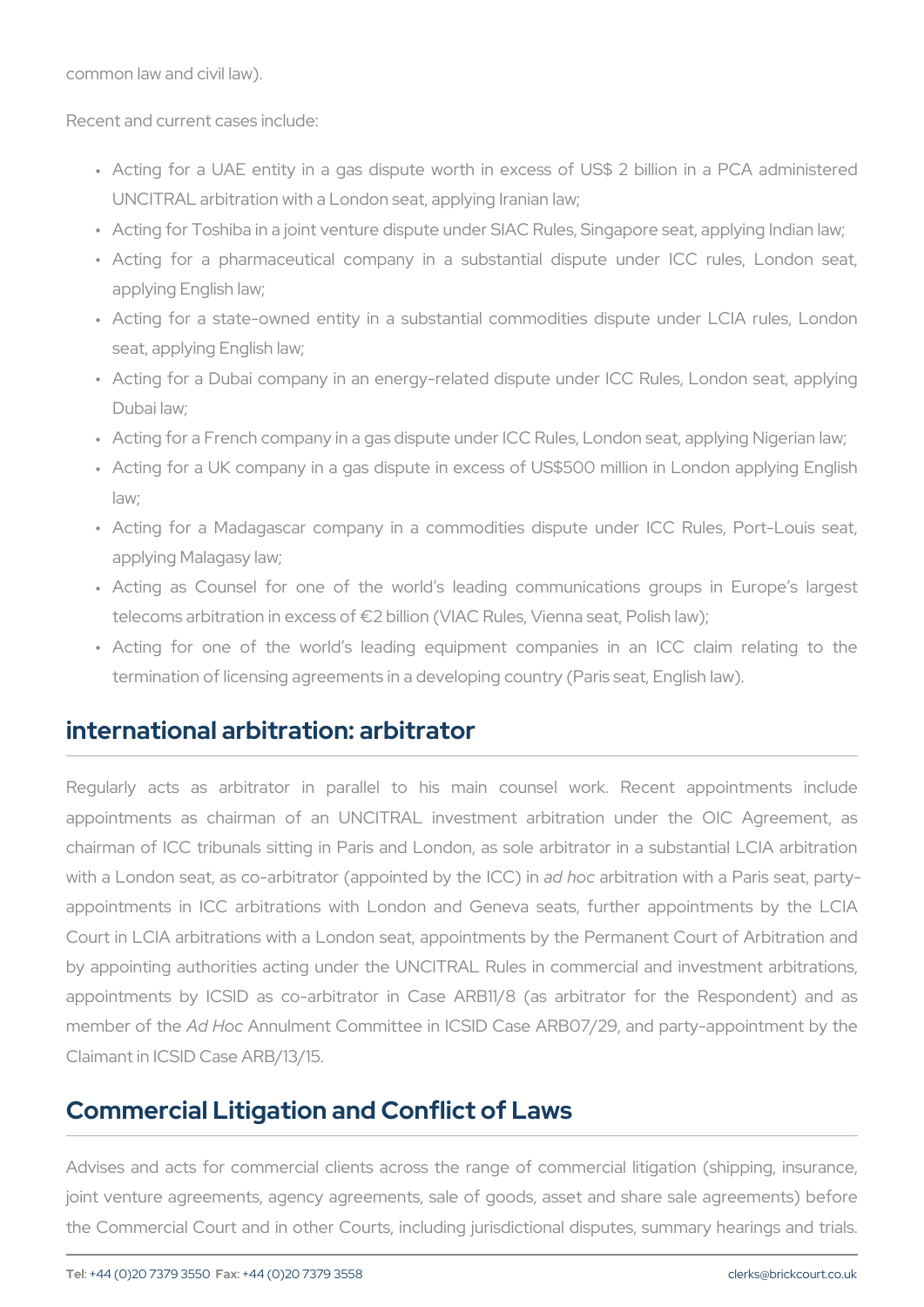Most these cases involve complex issues of conflict of laws and jurisd

#### Energy and natural resources

Advises and acts in a number of energy or energy-related cases includ

- " Acting for a UAE entity in a gas dispute worth in excess of US\$ 2 Iranian law);
- " Acting for Ghana National Petroleum Corporation in a dispute arisi field development;
- " Acting for a Dubai company in an ICC arbitration arising out of the
- " Acting for a UK company in a gas dispute in excess of US\$500 mill law;
- " Acting for a French company in a gas dispute under ICC rules;
- " Acting for a Greek construction company in an ICC arbitration aris Liquid Natural Gas complex.

#### Telecoms

Acted on a series of arbitrations seated in Vienna, with amounts in di mobile telecommunication company in Central Europe.

Regularly advises, and acts for, mobile telephone operators on inte has involved the successful resolution of shareholder disputes (follo a MRU 1 billion (\$30 million) claim against the Mauritian Govern Mauritian mobile telecommunications market.

## Privy Council

Salim Moollan has appeared regularly in the Privy Council since 2014 appeal Raninbow Insurance Company v Financia 2036 iv UcKe R Coff 5M a aurituiduisc case) when still a junior (all Respondents were represented by s current UK Attorney General). While the appeal was not successful, the para. 62 of the Judgment: While Rainbow has not succeeded on any of Board would like to acknowledge the skilful and well-constructed presented. The Board is grateful to him and to all parties couns cases in this appeal. Other cases argued by Salim before the Board (a VAT appeal, which the Respondent conceded following service successful defence of an appeal regarding the taxability of the pens of MauriMiRas: v Che[200415] UKPC 48), and Raivcnivuill ravoepset and e(nts v United Do [2017] UKPC 24). The latter was unsuccessful, but the Board again m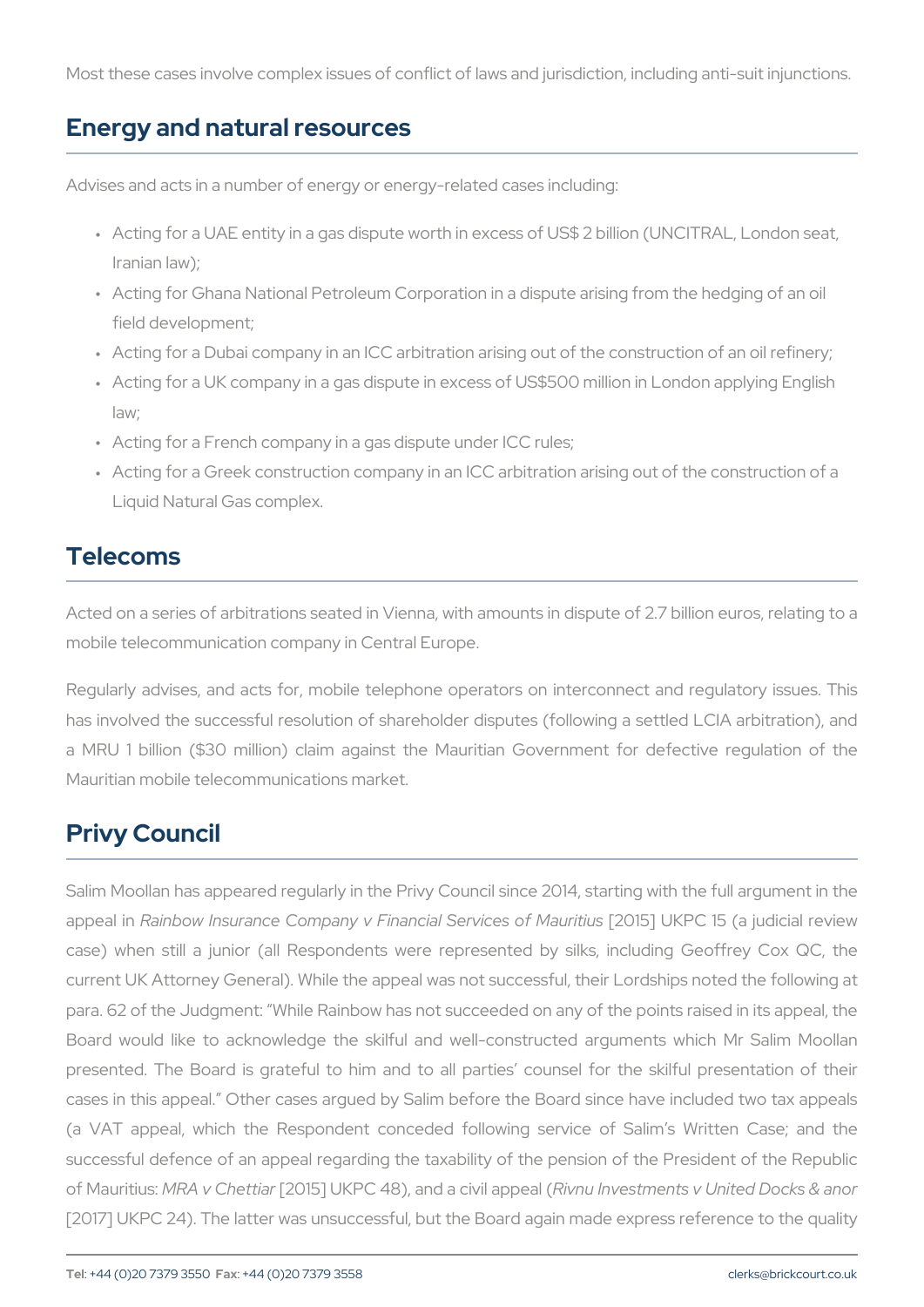of Salim s submissions to the Board (see para. 20 of the Judgment: QC developed an elegantly presented series of submissions as to error .) Salim has recently argued two further appeals (Poeoethulhigh V Soft Case No. JCPC 201B8e/10a0m84 x and State Trading IBMG ban pagamathe bon Privy Council allowed the appeal in favour of Salim s clients, laying down the public policy exception to the validity of arbitral awards under Ma

# OTHER PROFESSIONAL ACTIVITIES

Retained by the Mauritian Government to advise on and assist in dra Arbitration Act, which was enacted on 25 November 2008, and came on follow up legislation and rules on international arbitration and the May 2013.

Mauritius delegate at UNCITRAL (2006 to date). Closely involved in amendments to the UNCITRAL Arbitration Rules (1976). Member, in small expert drafting group. Chaired the UNCITRAL session at wh formally adopted (New York, 25 June 2010). Elected to the vice-chair to the chairmanship of the Arbitration Working Group in October UNCITRAL in June 2011. Chaired the work of UNCITRAL on the UNCIT based investor-State arbitration, and on the UNCITRAL Mauritius Conv

Regularly lectures on international arbitration and commercial law.

Responsible for the organisation and academic content of the Conferences 2010, 2012 taanda 2014 1wh (the are published by the PCA).

Chairman of the Host Committee of the Mauritius ICCA 2016 Congress.

#### education & qualifications

Lycée Labourdonnais, Mauritius (1981-1988)

- " French Baccalauréat, Mathematics and Physics, Me Félicitations du Jury.
- " French Government scholarship for the best baccalauréat

Lycée Louis-le-Grand, Paris (1988-1990)

" Classes préparatoires aux Grandes Écoles scientifiques.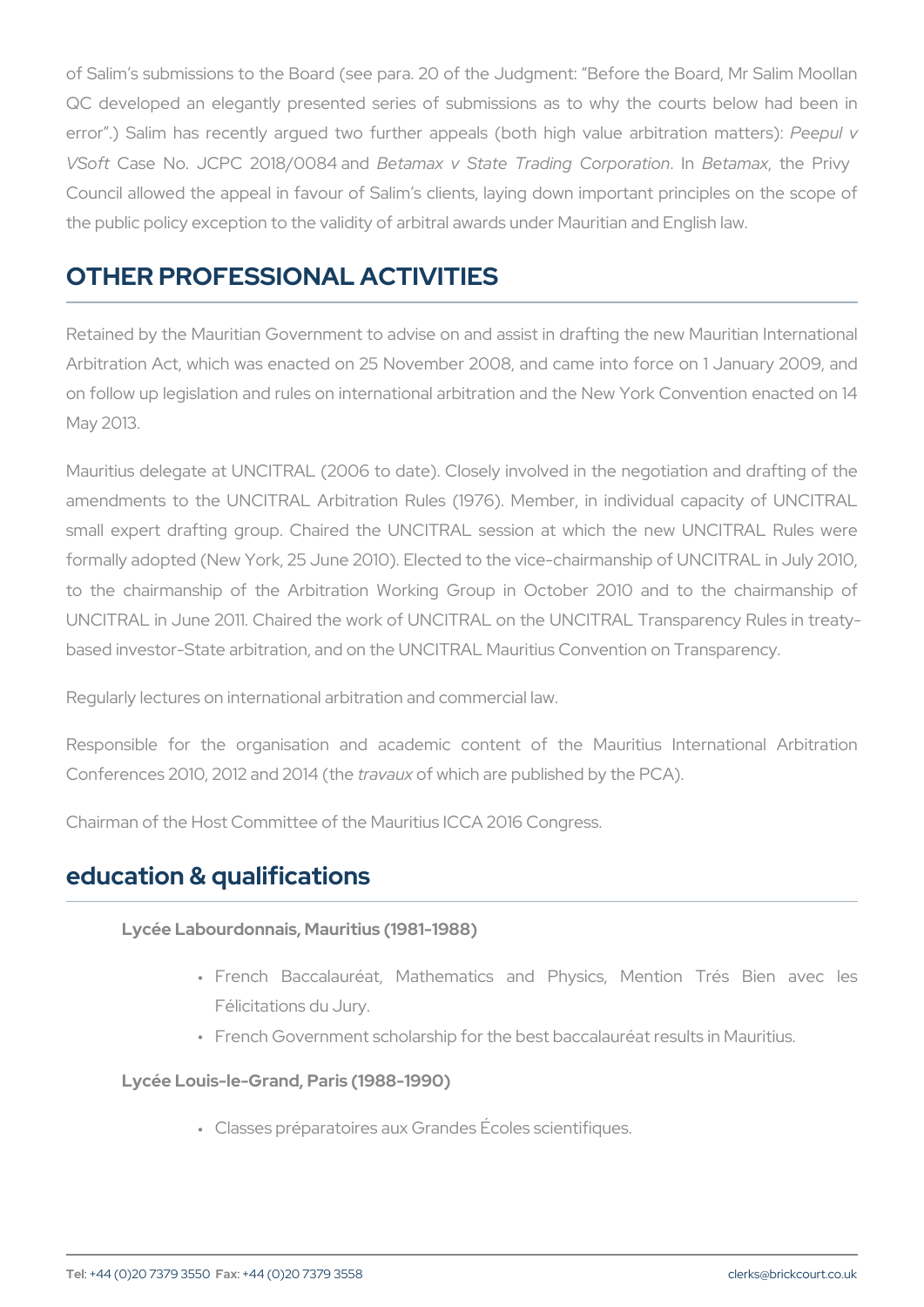École Polytechnique, Paris (1990-1993)

" Diplôme de I École Polytechnique (Advanced Mathematics Institut d Études Politiques de Paris (Sciences-Po) (1993-1995)

" Political science and economics degree

DowninGollege, Cambridge (1995-1997)

" BA (Law), First Class Honours in Part I and Part II (MA: 2

" Harris Scholarship

" Senior Harris Scholarship

Inns of Court School of Law, London (1997-1998)

" BVC (Bar Vocational Course)

" Middle Temple s Queen Mother Scholarship

# PROFESSIONAL POSITIONS AND AFFILIATIONS

ICC Africa Ambassador

Representative of Mauritius at the United Nations Commission on (UNCITRAL) since 2006; past Chairman and vice-Chairman of UNC its Working Group II (Arbitration)

Vice-President of the International Court of Arbitration of the Inte Commerce (ICC), 2009-2015

Past member of the Court of the London Court of International Arbitration

Visiting Professor (International Arbitration Law), King s College,

Member of the World Bank s ICSID Panels of arbitrators and conci

Member of the UK s Department for Business, Innovations and Ski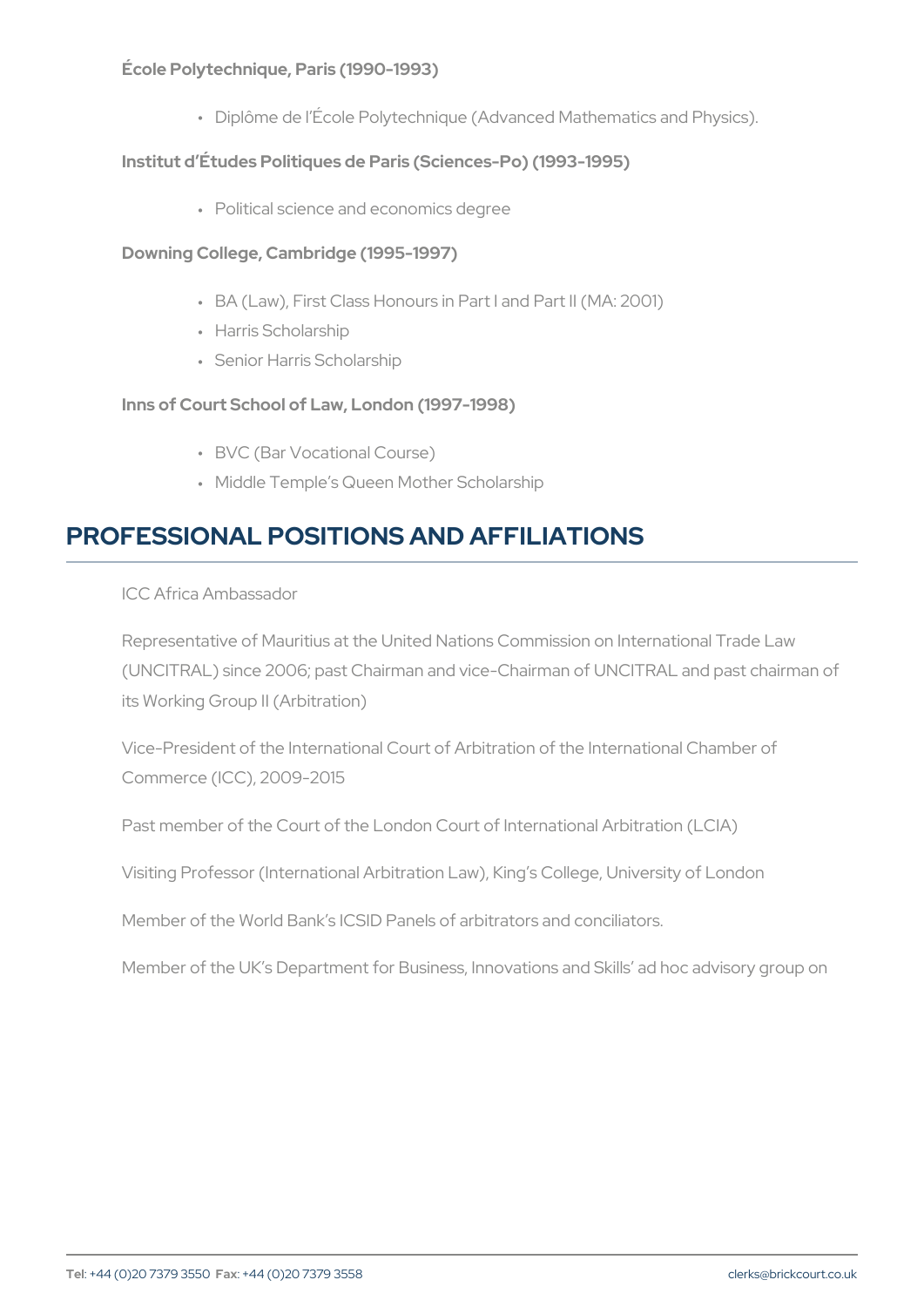international arbitration

EditoArr, bitration International

Membre du Comité de Lecture, Revue de l Arbitrage

Past member of the Editorial Board of the ICSID Review

Member of:

- " Comité Français de l Arbitrage
- " Commercial Bar Association (COMBAR)
- " Institut pour l Arbitrage International (IAI)
- " LCIA
- " London Common Law and Commercial Bar Association
- " ICC UK Arbitration Committee

#### directory quotes

"He is meticulous, thorough and incisive. He is clearly well versed Partners 2022

"Very competent in the area of bilateral treaty arbitration." Legal 500

"He is able to build a real strategy for the whole case and adjust without losing focus and ultimate targets." Chambers & Partners 2021

"A very impressive silk." Legal 500 UK Bar 2021

Very experienced and provides insight into complex matters. Chambe

"A smooth and persuasive advocate, hardworking, and huge arbitration." Legal 500 UK Bar 2020

"He absorbs volumes of detailed information very quickly and is highly punishing schedule." Chambers & Partners 2019

A fantastic advocate who reads difficult situations well. Legal 500 U

"A powerful advocate who is very strong in arbitration, flexible